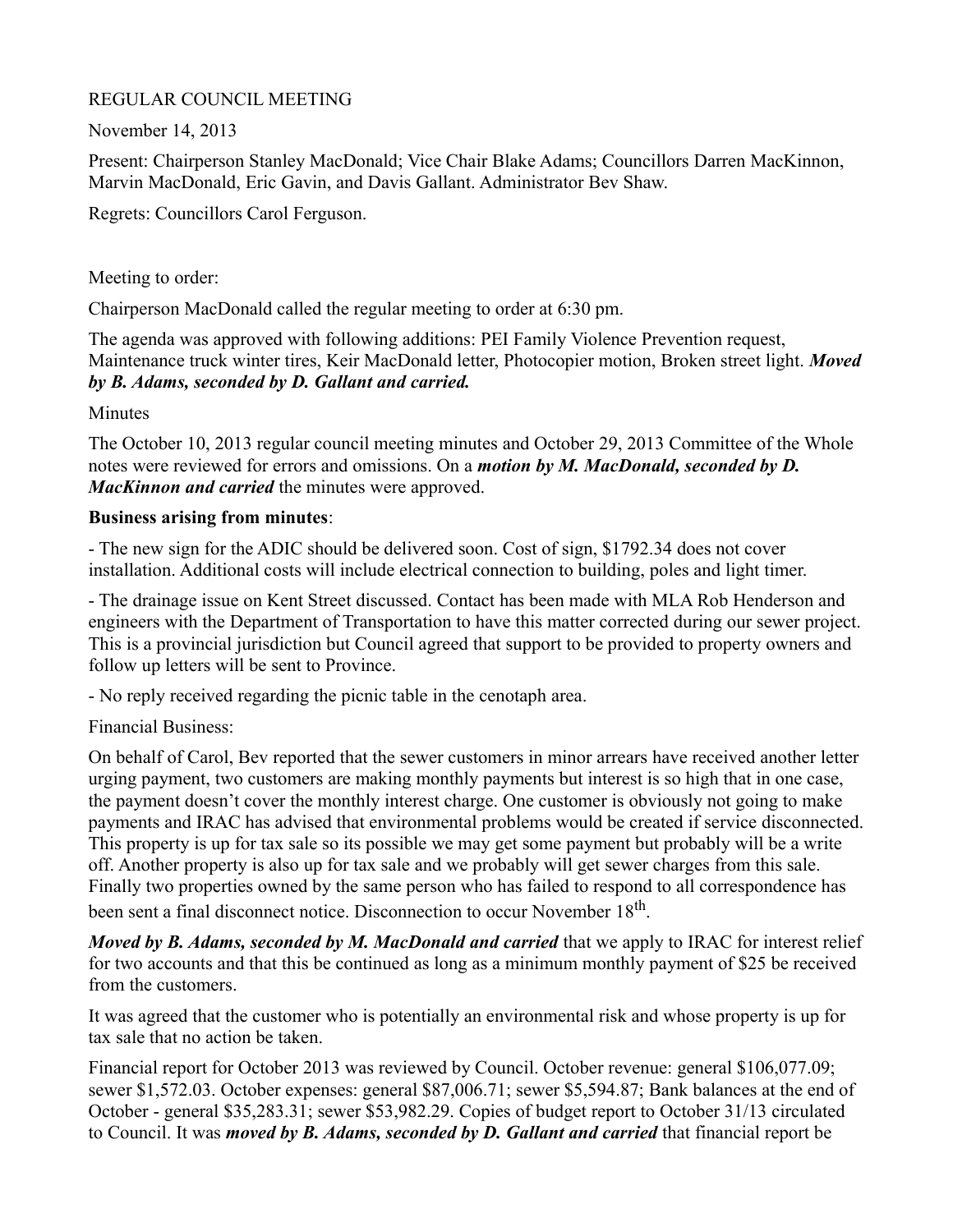# approved. NEW BUSINESS

#### Chairperson's report

Stanley's written report was circulated and he added that the \$5000 donation was presented to the Hospital Foundation equipment fund and they are holding a fund raising banquet on November  $30<sup>th</sup>$ . It was mentioned that Donna and Irwin Campbell deserve recognition for their volunteer efforts in patrolling the Confederation Trail. A letter of appreciation to be forwarded. Also to have Tylan do some promotion of the mountain bike trail adjacent to the Confederation Trail.

# Administrator's report

Written report circulated to Council. It was noted that Pauline hasn't been able to work for the past month but hopefully will be back next week. Building permit application for Evangeline Central Credit Union approved for a fence enclosure at approximately \$8000.

## Reports from Departments

*Development & Tourism* - Blake reported the Planning Board is still meeting regularly and Planner has prepared a draft of the plan and bylaw for committee to review. A public meeting will be held soon as well. Next board meeting is scheduled for November 21<sup>st</sup>. Copies of drafts to be made available for Council members.

*Fire Protection* - Chief Blair Perry submitted a written report saying that in October 18 calls were answered with 6 nuisance calls related to Halloween. Other calls: 4 motor vehicle accidents, 2 mutual aid calls, 3 medical, 1 fire alarm , 1 vehicle fire and 1 flue fire.The Fire Department invited Council, staff and spouses to their Christmas party on December 14<sup>th</sup>.

*Sanitation/Streets/Properties* - Davis reported that the Co-op lateral line has been installed and as well the sidewalk repaired in front of the Co-op. Quotes are being obtained to adjust the snow blower to hopefully lessen the damage being done to the sidewalks. To forward estimates to Council. To check walking track light timers.

Heat pumps have been installed at CN and quotes received from two more contractors for the remainder of work. One quote appears lower but needs clarification.

Concern was expressed re lack of process for these types of projects as the potential to be seriously over budget is apparent. The ballfield project is over budget and this CN one could be as well. Work specifications seem to be the problem with areas being missed - professional should probably be hired to prepare specs.

**Police Report - Written RCMP report for October submitted by Cpl. John McBride. The RCMP** members spent 161 hours on O'Leary policing business with 21 calls for service. Provincial statutes - 1 speeding violation, 1 non-moving traffic violation, 1 seatbelt violation, 1 Liquor Control Act violation and 6 written warnings. Five criminal background checks completed. Halloween night was uneventful except for a vehicle collision early in the evening. Davis added that a vehicle did damage to the infield of the rink ballfield and this has been reported to the RCMP.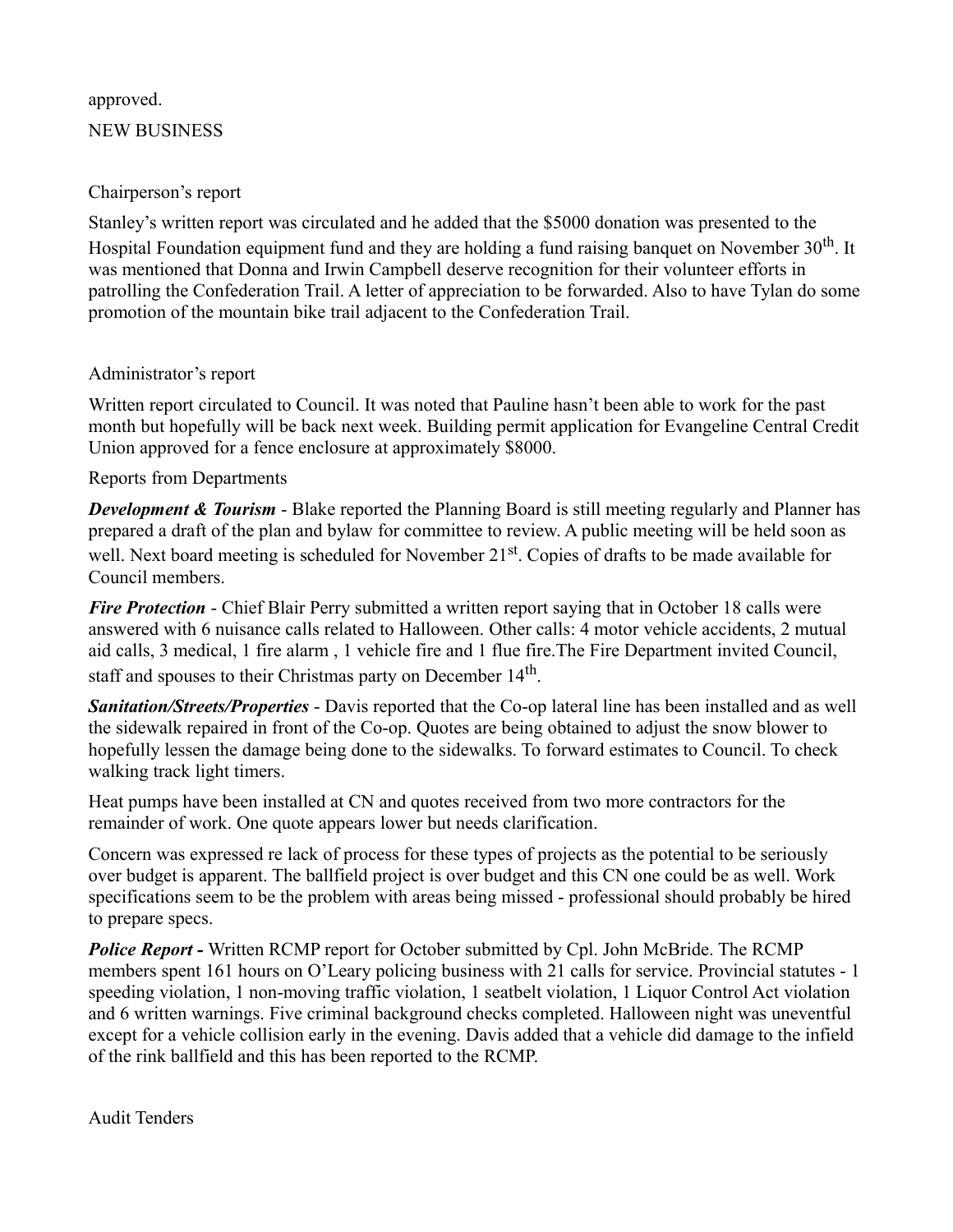Audit requirements were advertised and two weeks allowed for response and only one submission. It was *moved by B. Adams, seconded by D. MacKinnon and carried* that BDO Canada LLP be awarded the auditing services for a three year contract (2013-2015) at \$7900.

#### CN renovation

It was *moved by B. Adams, seconded by M. MacDonald and carried* CN Renovations motion passed at October 10, 2013 Council meeting be reconsidered due to additional and pertinent information collected regarding the heat pumps and inverters.

It was *moved by E. Gavin, seconded by B. Adams and carried* that heat pumps to be installed at CN Station be three separate compressors and three inverters.

Sewer Utility rate review

It was *moved by E. Gavin, seconded by M. MacDonald and carried* that the Community of O'Leary Sewer Utility apply to Island Regulatory and Appeals Commission for a utility rate review.

Fire Department Water Softener extra charges

The fire department members decided to try a used water softener which didn't work even though Council had approved installation of a new one. As a result extra plumbing charges were incurred. It was *moved by B. Adams, seconded by D. MacKinnon and carried* that extra charges be billed to the Fireman's Club. Davis and Eric did not participate in discussion or voting. (Vote 2 for, 1 against)

Pollution Insurance

Information and application form received from Cooke Insurance but Bev didn't have time to get it completed and submitted to Cookes for cost. To be presented at next meeting.

## Co-op Surveillance Camera

This camera has been out of service for about two weeks. Stanley had asked Blake to look at it but he didn't have time. Darren advised that he had his project electricians look but they couldn't see any wiring problems. It was agreed that Blake would have a look and would charge his usual service and labour charge.

# ATV issues

Stanley reported complaints about ATV use on the Confederation Trail. A short discussion followed about conservation officers and RCMP trying to enforce the law regarding Trail use. Darren to speak to RCMP.

# Council honorarium bylaw

The current bylaw is very outdated and amounts of honorarium need to be updated. First reading of Community of O'Leary Honorarium Bylaw # 11 with changes as follows: Chairperson \$5000, Vice Chair \$3500 and Councillors \$1800 each and also mileage rate to read "at Provincial rate", was *moved by Blake Adams, seconded by Eric Gavin and carried.*

# **Other business and correspondence**:

*Moved by M. MacDonald, seconded by D. MacKinnon and carried that request for donation from* West Prince Family Violence Prevention Services be denied due to a grant of \$100 to be applied for from Province then turned over to the WPFVPS.

*Moved by B. Adams, seconded by D. Gallant and carried* that new studded snow tires for maintenance truck be purchased from O'Leary Tire Centre for \$766.08. (Two quotes reviewed with lowest chosen).